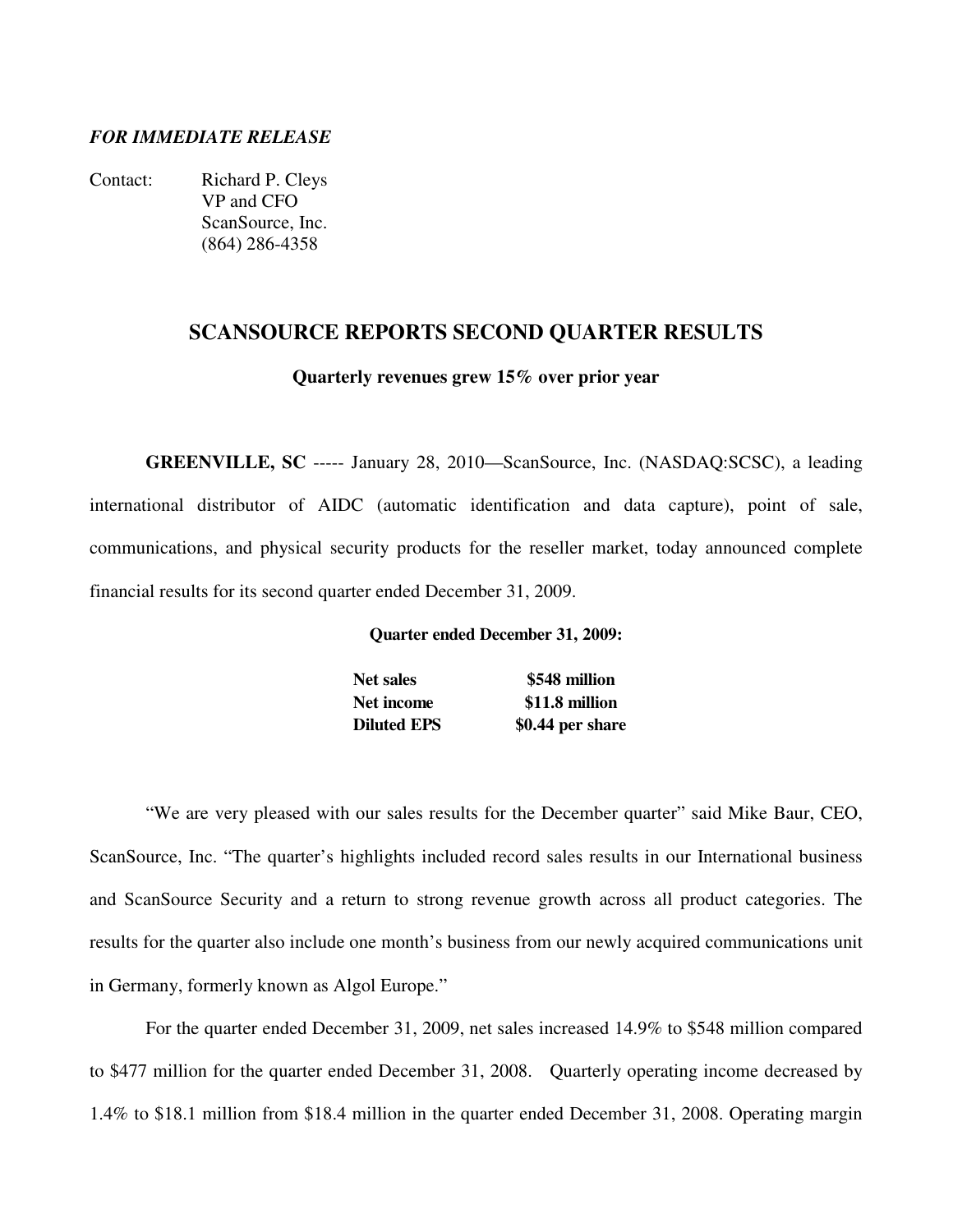decreased to 3.31% when compared to 3.86% in the quarter ended December 31, 2008. The decrease in operating income margin is largely attributable to higher bad debt expense recognized during the current quarter. The increase in expense is reflected in our allowance for doubtful accounts and is in response to a specific customer account exposure. Net income decreased 12.6% to \$11.8 million for the quarter ended December 31, 2009 versus \$13.5 million for the quarter ended December 31, 2008. It should be noted that the quarter ended December 31, 2008 includes a \$3.5 million recovery (\$2.2 million after tax, or \$0.08 per diluted share) related to the settlement of a legal claim against a former service provider. This settlement was recorded in Other Income in the accompanying condensed income statement. The effective tax rate for the quarter was 35.7%, compared to 34.8% for the quarter ended December 31, 2008. Diluted earnings per share decreased 13.7% to \$0.44 in the current quarter compared to \$0.51 in the prior year.

#### **Outlook for Next Quarter**

 The Company announced its net revenue outlook for the third quarter of fiscal 2010. ScanSource expects net revenues for the March 2010 quarter could range from \$535 million to \$555 million.

#### **Safe Harbor Statement**

 This press release contains "forward looking" statements that involve risks and uncertainties; these statements are subject to the safe harbor created by the Private Securities Litigation Reform Act of 1995. Any number of important factors could cause actual results to differ materially from anticipated results, including, but not limited to macroeconomic circumstances that could impact our business, such as currency fluctuations, continued adverse capital and credit market conditions and a prolonged economic downturn. For more information concerning factors that could cause actual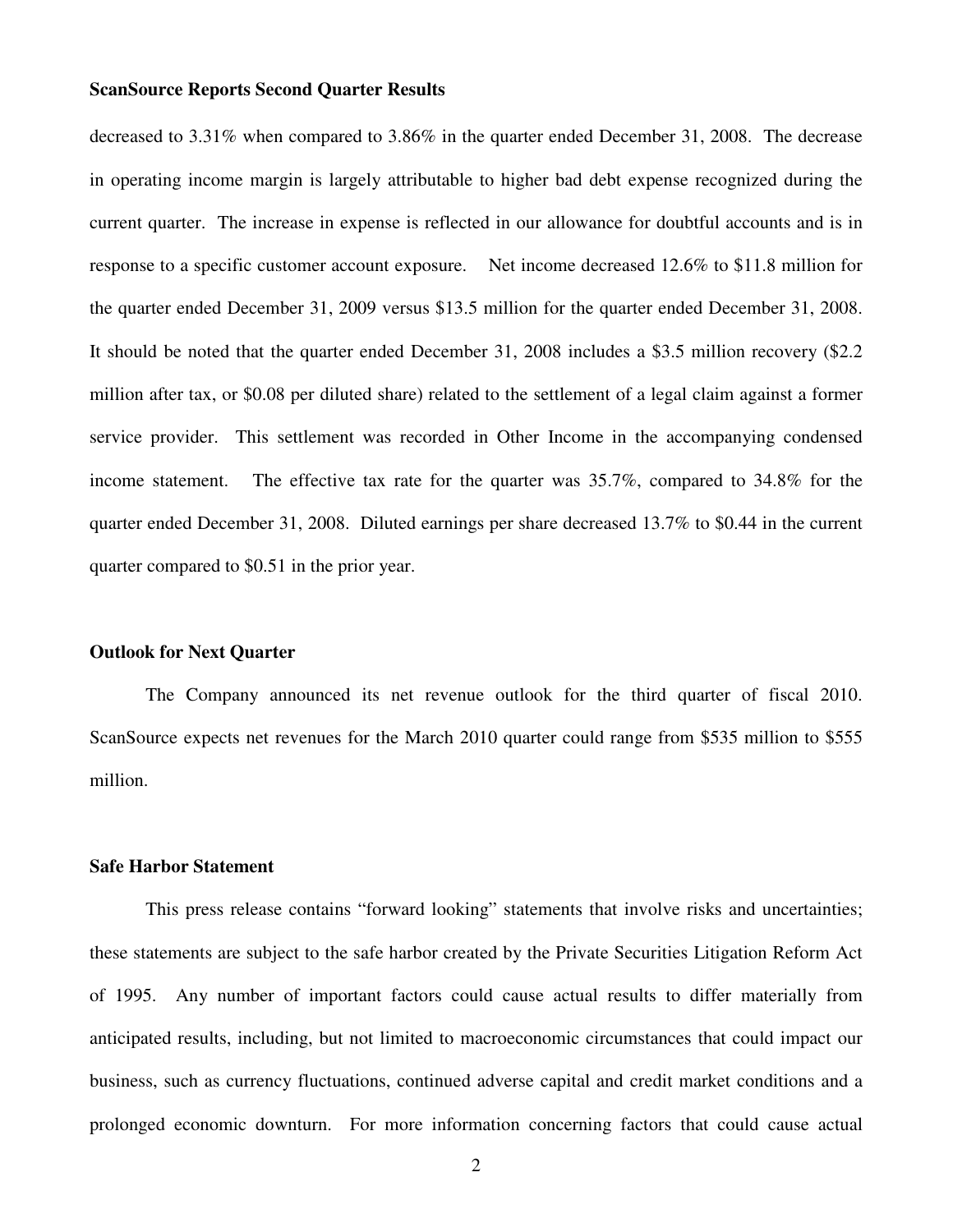results to differ from anticipated results, see the Company's annual report on Form 10-K for the year ended June 30, 2009 filed with the Securities and Exchange Commission.

### **About ScanSource, Inc.**

ScanSource, Inc. (NASDAQ: SCSC) is a leading international distributor of specialty technology products for resellers in North America, Latin America and Europe. ScanSource POS & Barcoding delivers AIDC and POS solutions; Catalyst Telecom and ScanSource Communications provide voice, video and converged communications equipment; and ScanSource Security offers physical security solutions. Founded in 1992, the company ranks #854 on the Fortune 1000. For more information, call the toll-free sales telephone number at 800.944.2432 or visit www.scansourceinc.com.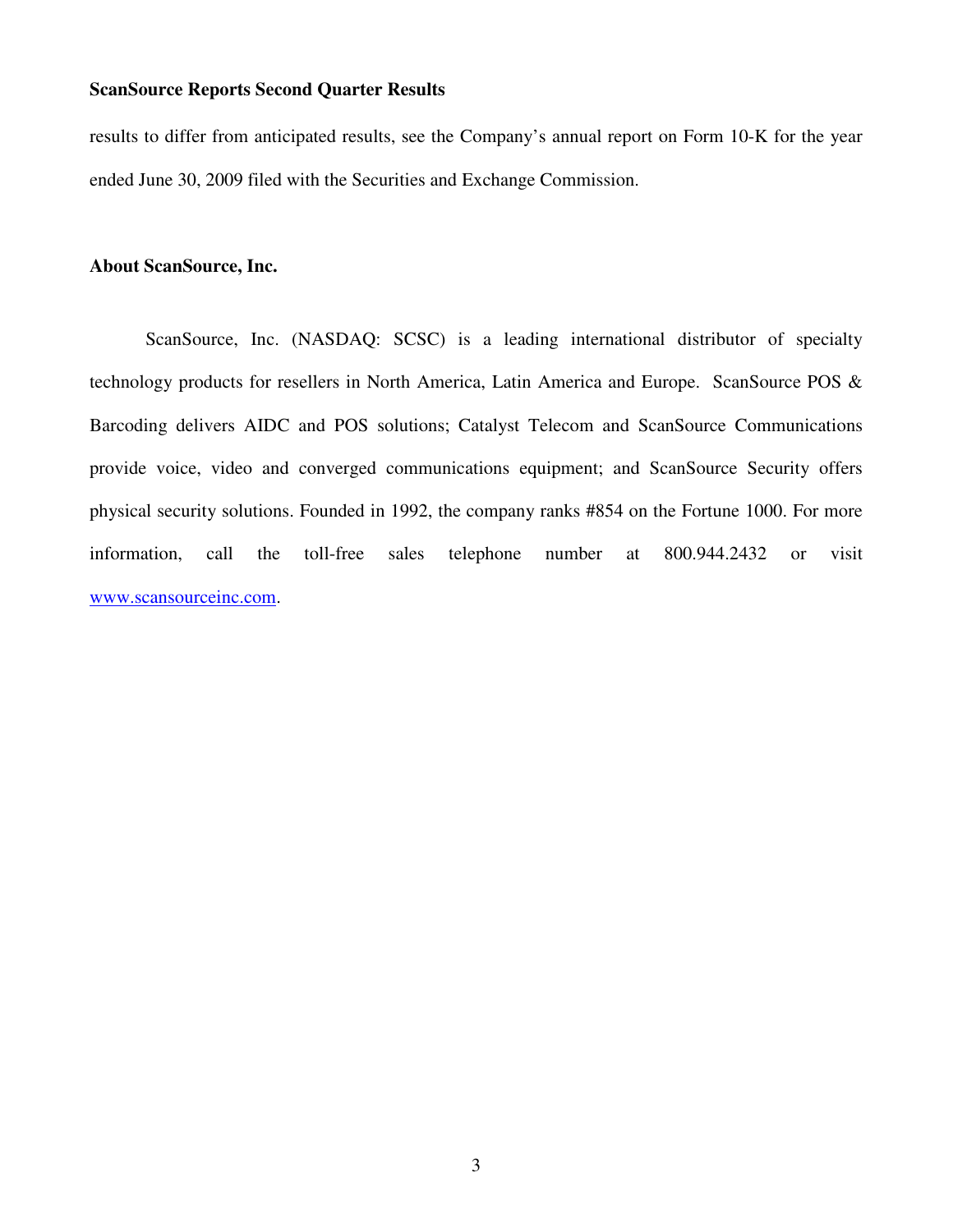# **Scan***Source* **, Inc. and Subsidiaries Condensed Consolidated Balance Sheets (Unaudited) (in thousands)**

|                                                        | December 31,<br>2009 |         |       | <b>June 30,</b><br>2009* |  |  |
|--------------------------------------------------------|----------------------|---------|-------|--------------------------|--|--|
| <b>Assets</b>                                          |                      |         |       |                          |  |  |
| Current assets:                                        |                      |         |       |                          |  |  |
| Cash and cash equivalents                              | \$                   | 38,000  | \$    | 127,664                  |  |  |
| Trade & notes receivable                               |                      | 359,795 |       | 291,037                  |  |  |
| Other receivables                                      |                      | 8,239   |       | 7,676                    |  |  |
| Inventories                                            |                      | 308,996 |       | 216,829                  |  |  |
| Prepaid expenses and other assets                      |                      | 11,218  |       | 10,356                   |  |  |
| Deferred income taxes                                  |                      | 8,747   | 8,735 |                          |  |  |
| Total current assets                                   |                      | 734,995 |       | 662,297                  |  |  |
| Property and equipment, net                            |                      | 20,531  |       | 21,035                   |  |  |
| Goodwill                                               |                      | 33,737  |       | 34,087                   |  |  |
| Other assets, including identifiable intangible assets |                      | 35,615  |       | 31,212                   |  |  |
| Total assets                                           | S                    | 824,878 | \$    | 748,631                  |  |  |
| <b>Liabilities and Shareholders' Equity</b>            |                      |         |       |                          |  |  |
| Current liabilities:                                   |                      |         |       |                          |  |  |
| Current portion of long-term debt                      | \$                   |         | \$    |                          |  |  |
| Trade accounts payable                                 |                      | 276,301 |       | 228,408                  |  |  |
| Accrued expenses and other liabilities                 |                      | 32,043  |       | 30,443                   |  |  |
| Income taxes payable                                   |                      | 4,261   |       | 3,799                    |  |  |
| Total current liabilities                              |                      | 312,605 |       | 262,650                  |  |  |
| Deferred income taxes                                  |                      |         |       |                          |  |  |
| Long-term debt                                         |                      | 30,429  |       | 30,429                   |  |  |
| Borrowings under revolving credit facility             |                      |         |       |                          |  |  |
| Other long-term liabilities                            |                      | 12,072  |       | 10,106                   |  |  |
| <b>Total liabilities</b>                               |                      | 355,106 |       | 303,185                  |  |  |
| Shareholder's equity:                                  |                      |         |       |                          |  |  |
| Common stock                                           |                      | 107,327 |       | 104,461                  |  |  |
| Retained earnings                                      |                      | 360,572 |       | 337,822                  |  |  |
| Accumulated other comprehensive income                 |                      | 1,873   |       | 3,163                    |  |  |
| Total shareholders' equity                             |                      | 469,772 |       | 445,446                  |  |  |
| Total liabilities and shareholders' equity             | \$                   | 824,878 | \$    | 748,631                  |  |  |

\* Derived from audited financial statements at June 30, 2009.